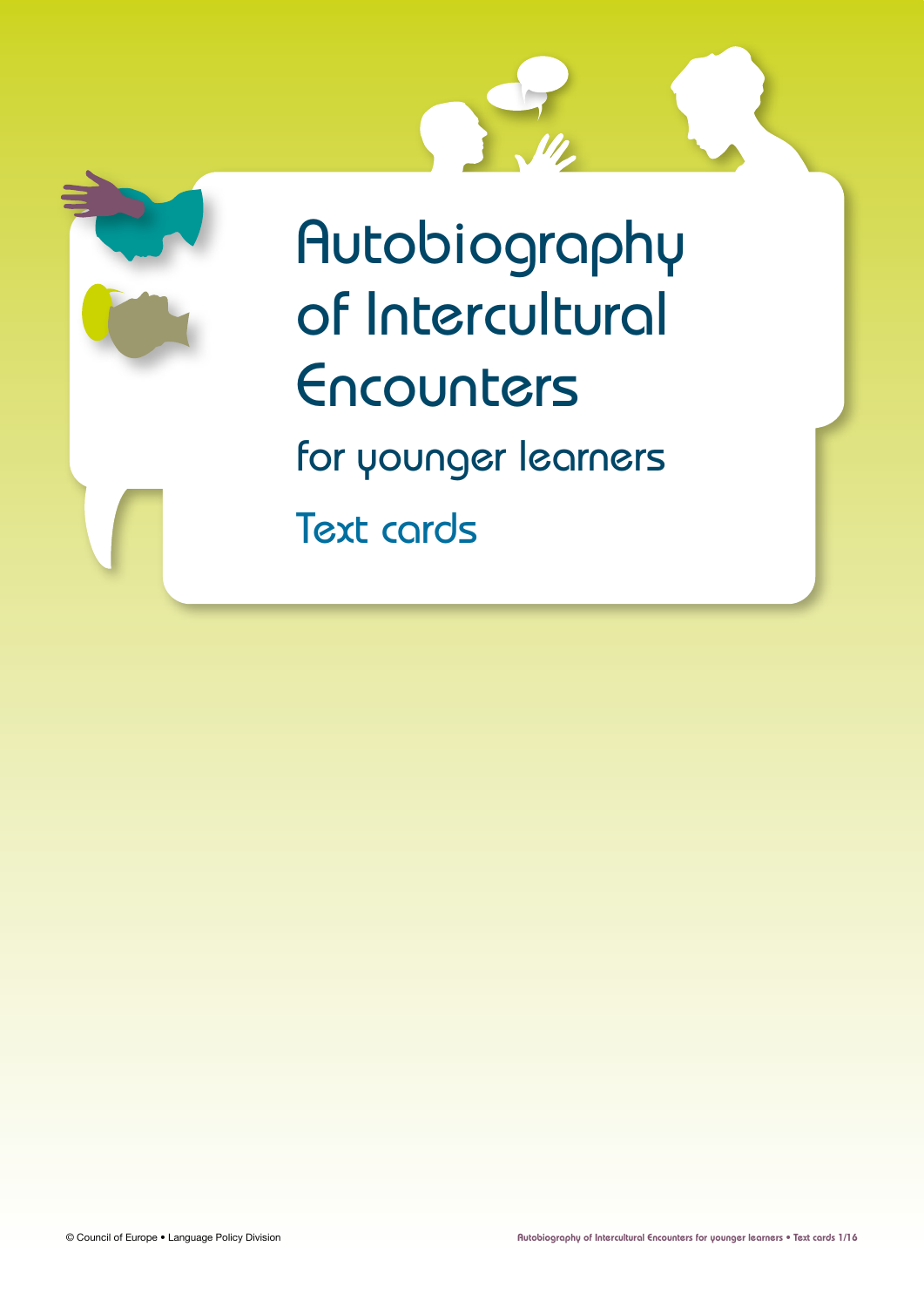



the meeting

the other person

talking to each other

your feelings

the other person's feelings

same and different

thinking a bit more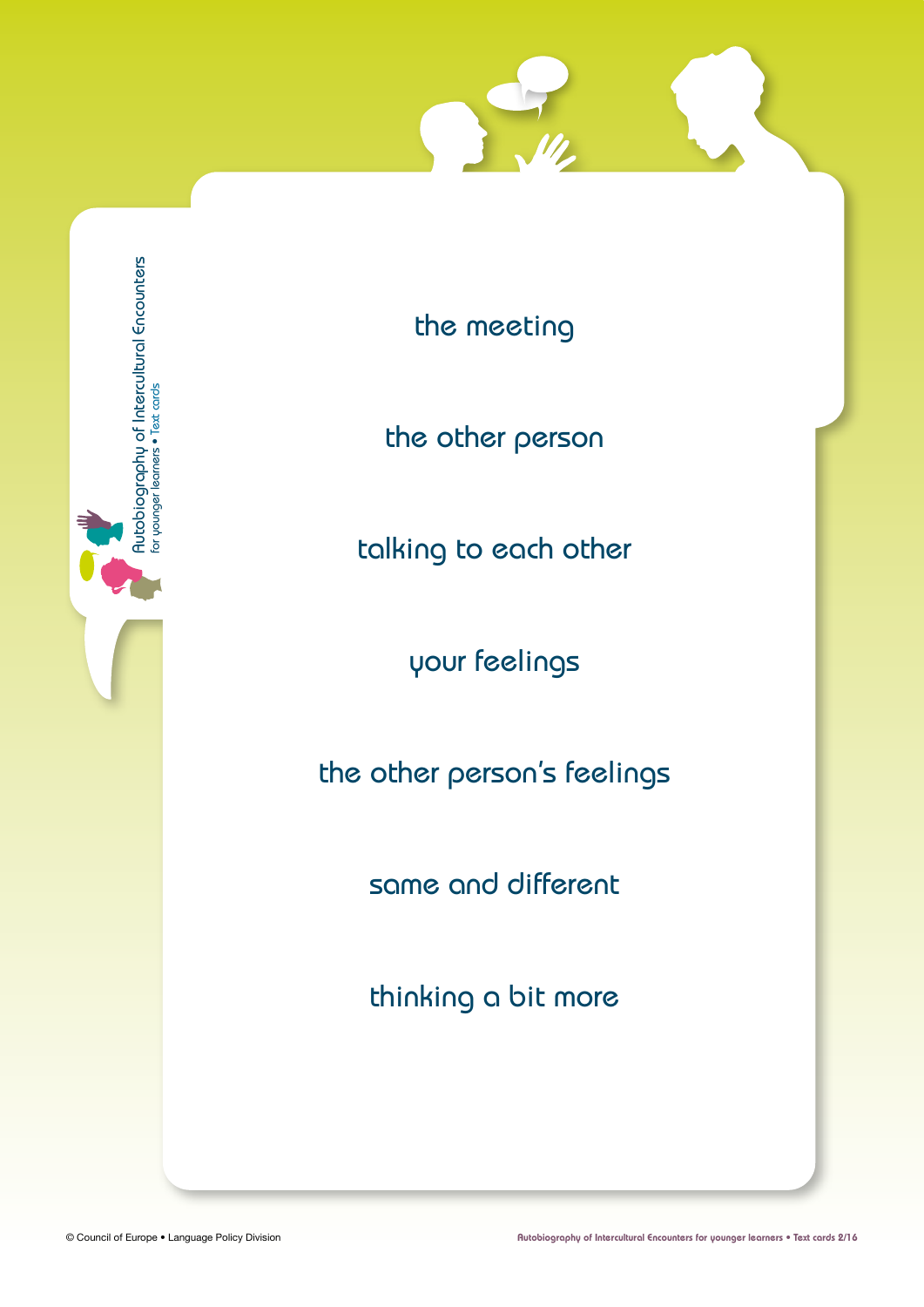### the meeting



Autobiography of Intercultural Encounters

**utobiography of Intercultural Encounters**<br>ryounger leaners • Text cards

for younger learners • Text cards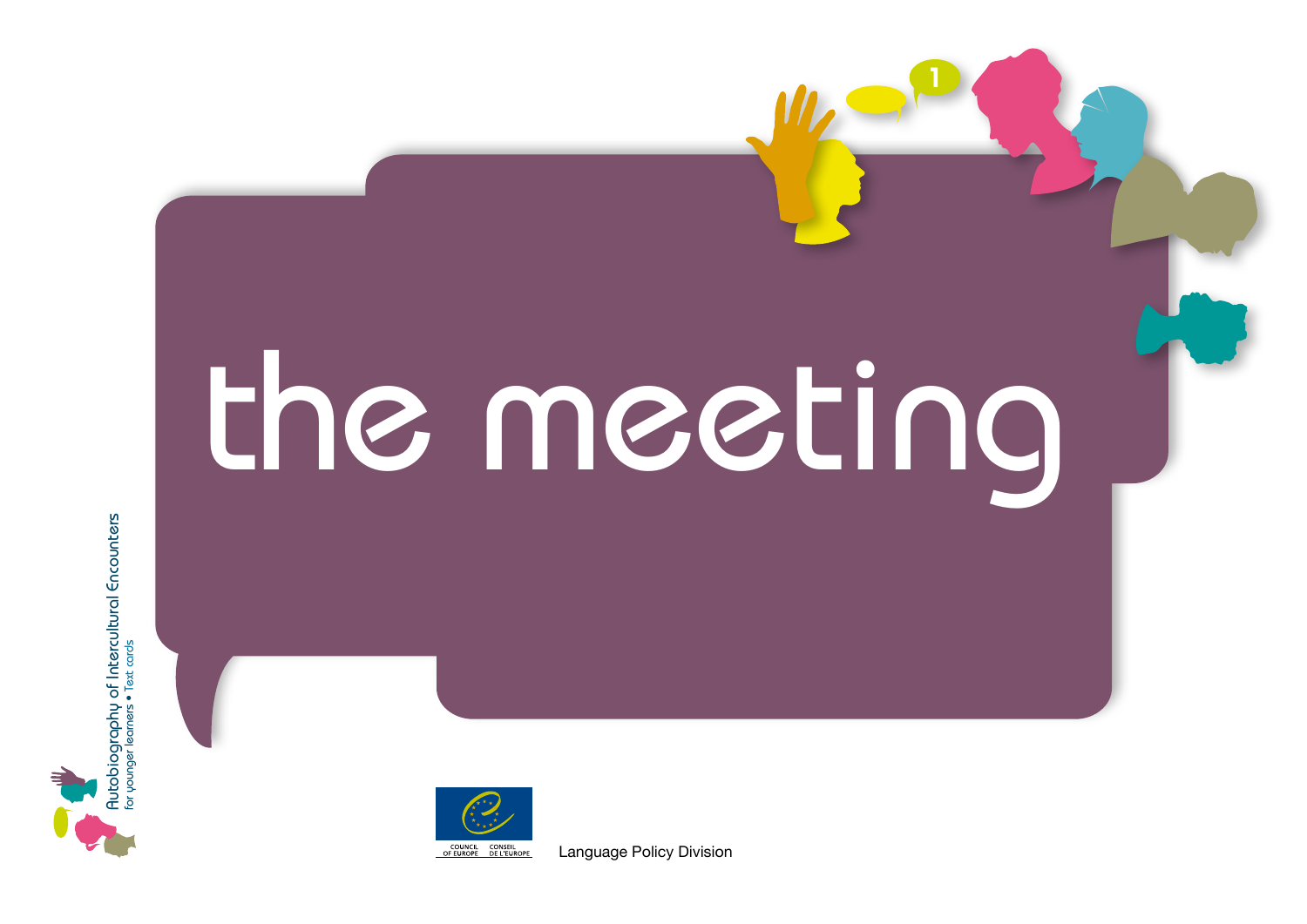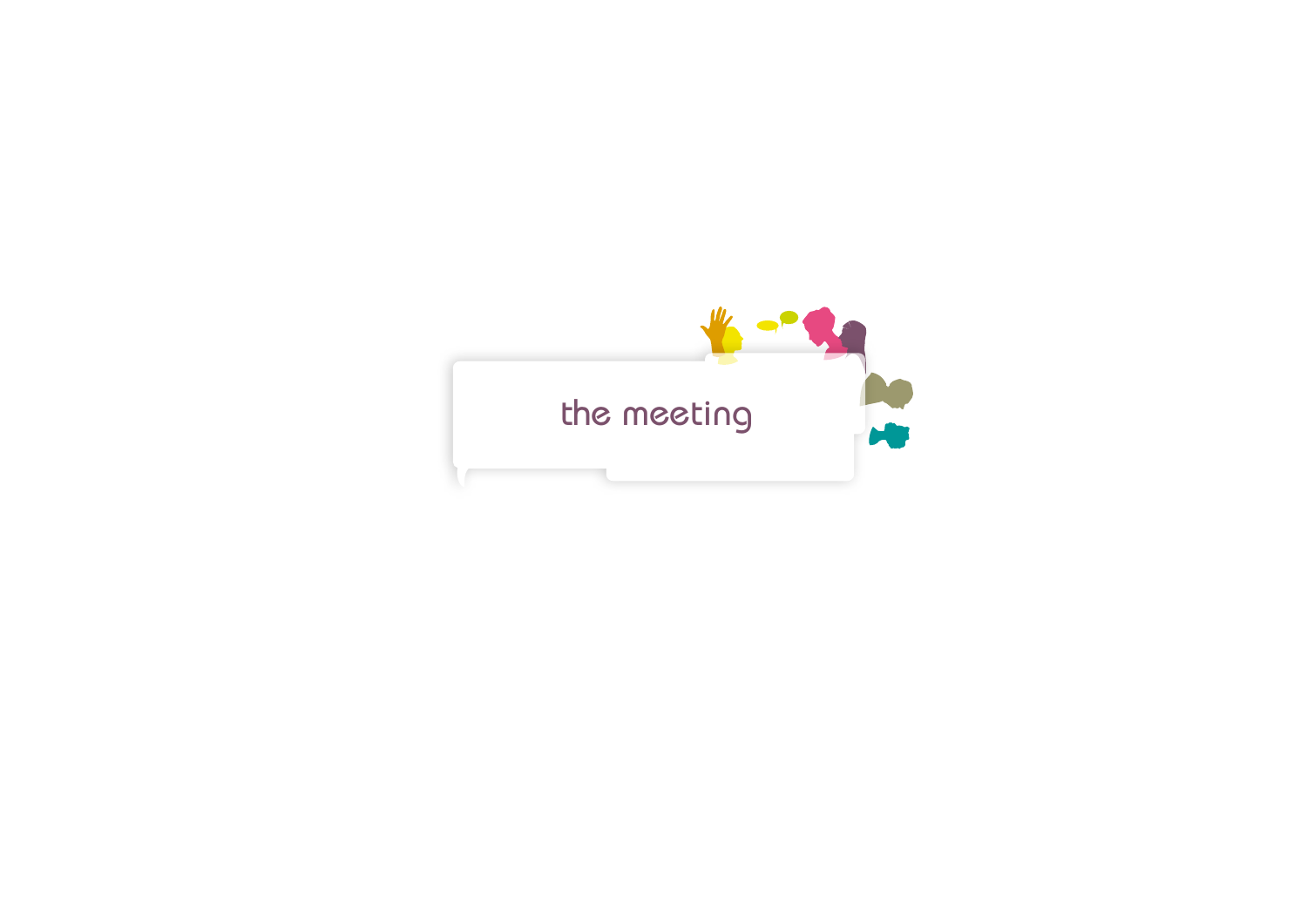#### the other person

2



Autobiography of Intercultural Encounters

**utobiography of Intercultural Encounters**<br>r younger learners • Text cards

for younger learners • Text cards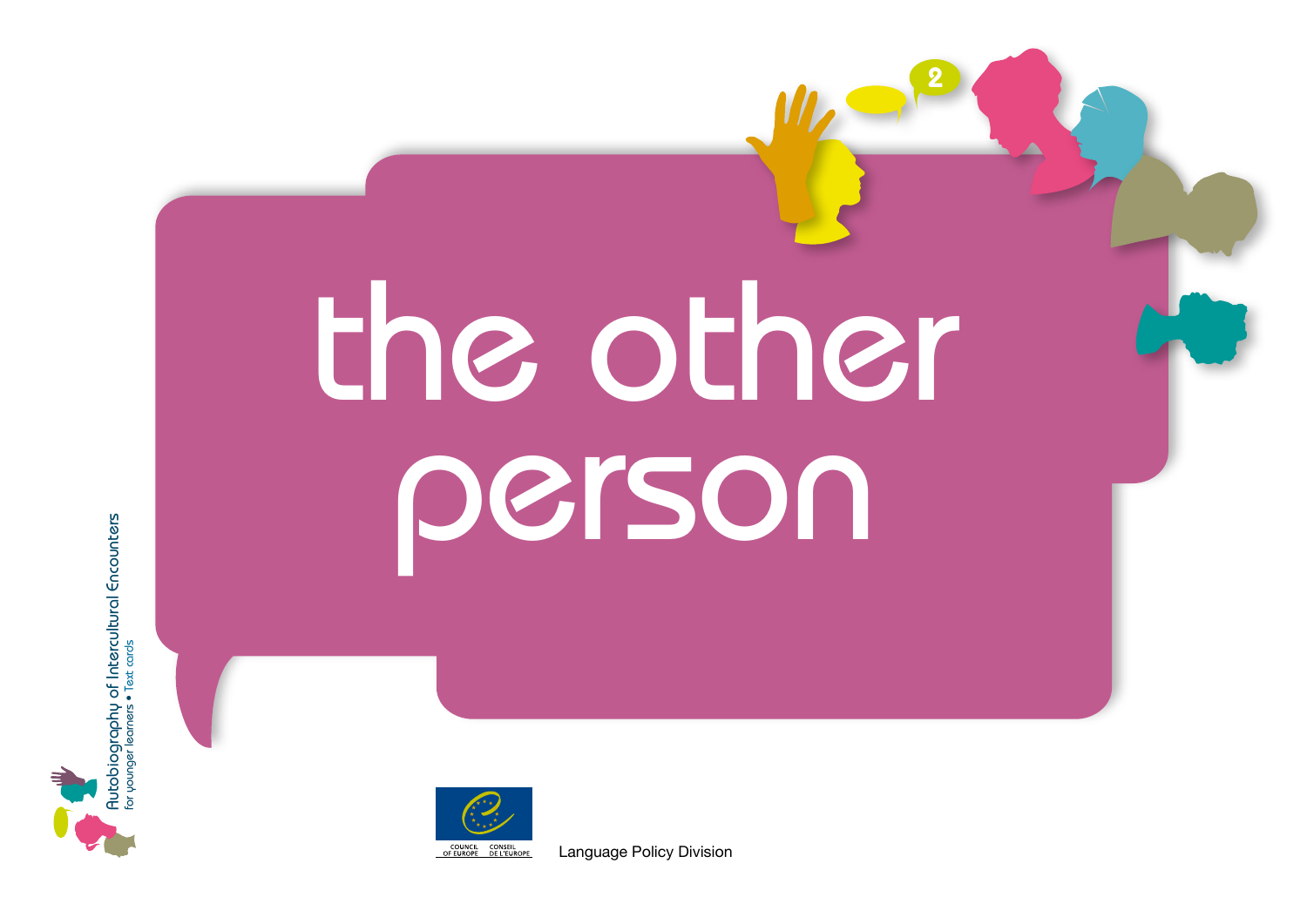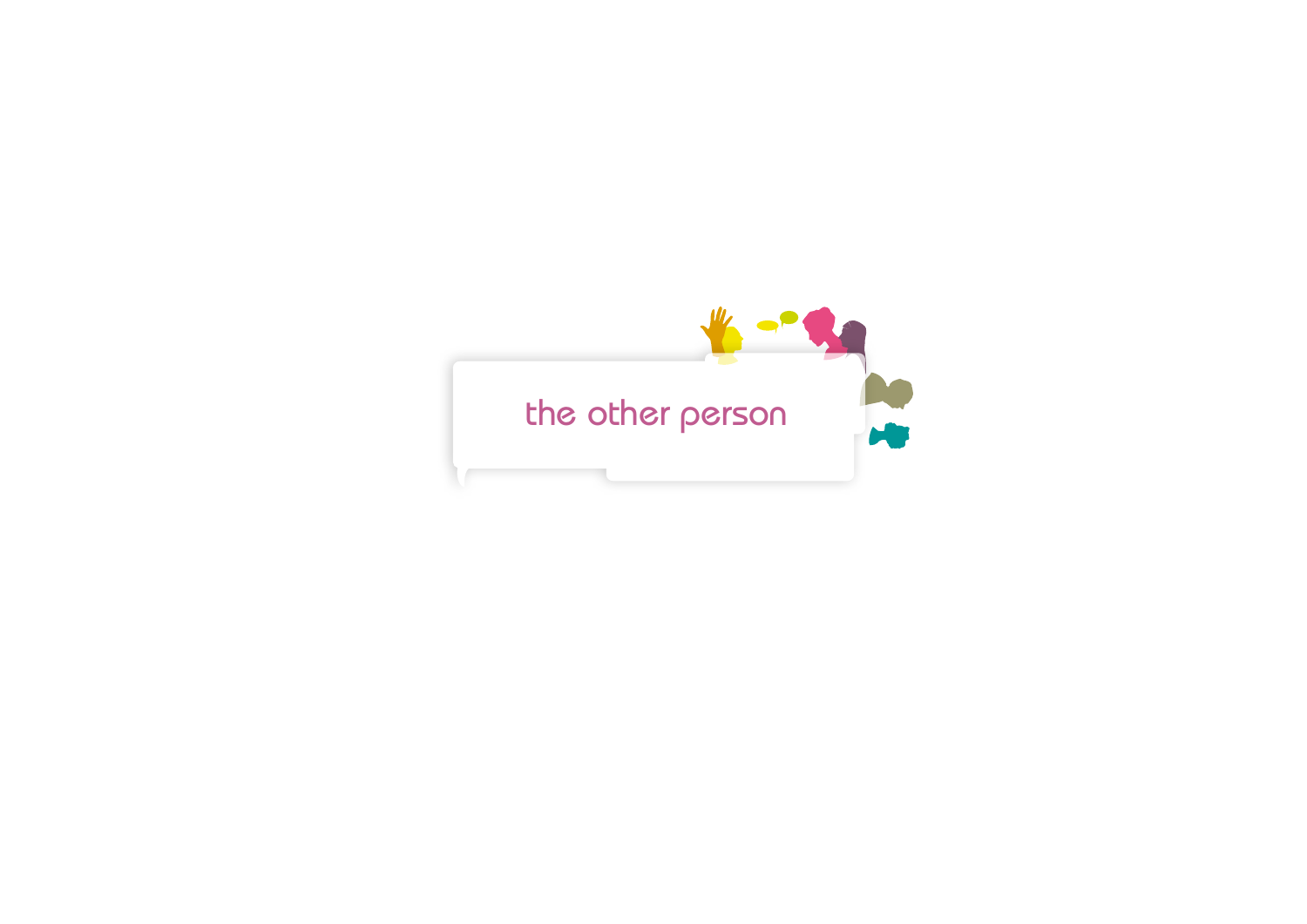# talking to each other

3



Autobiography of Intercultural Encounters

tobiography of Intercultural Encounters<br><sub>younger learners • Text cards</sub>

for younger learners • Text cards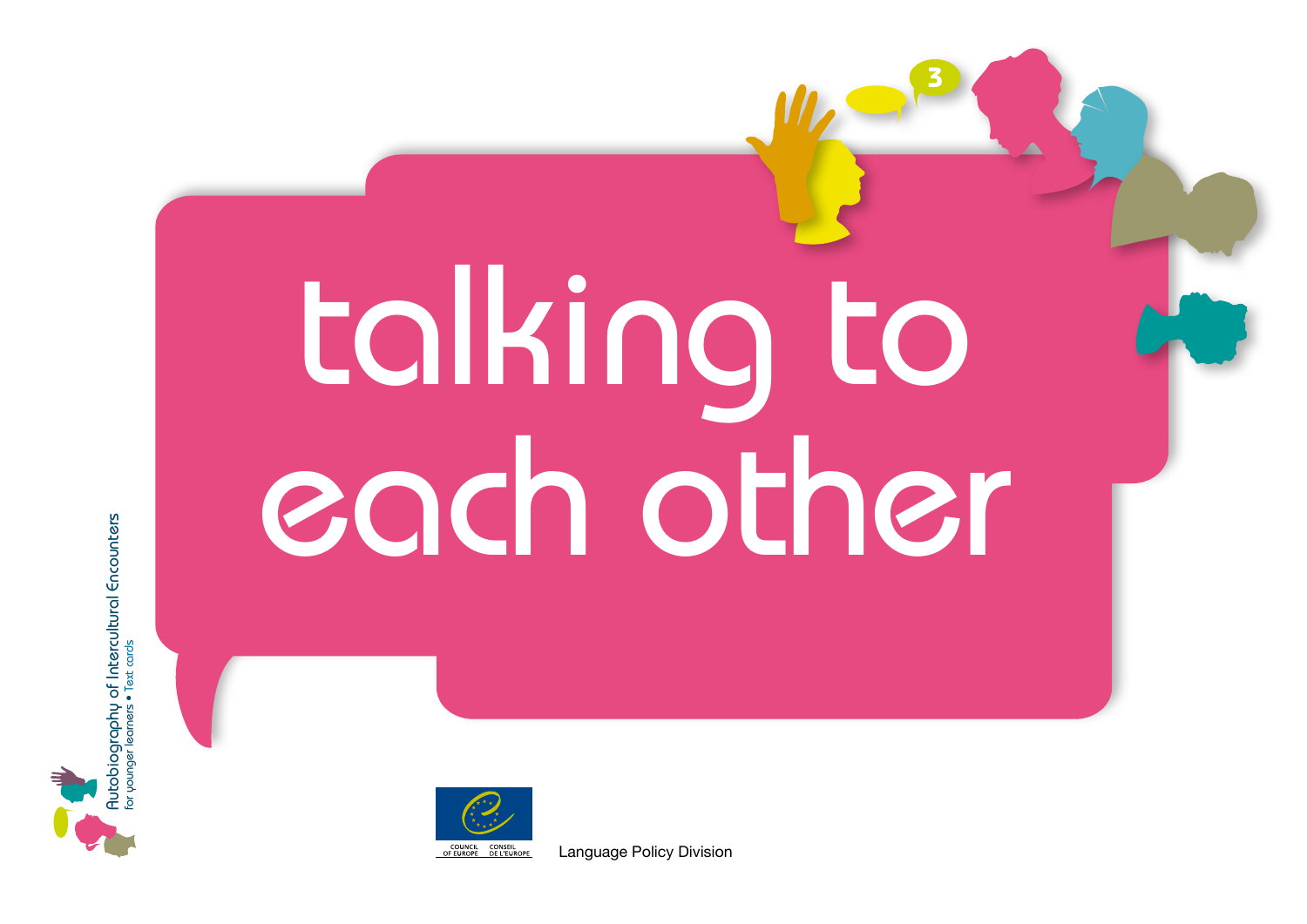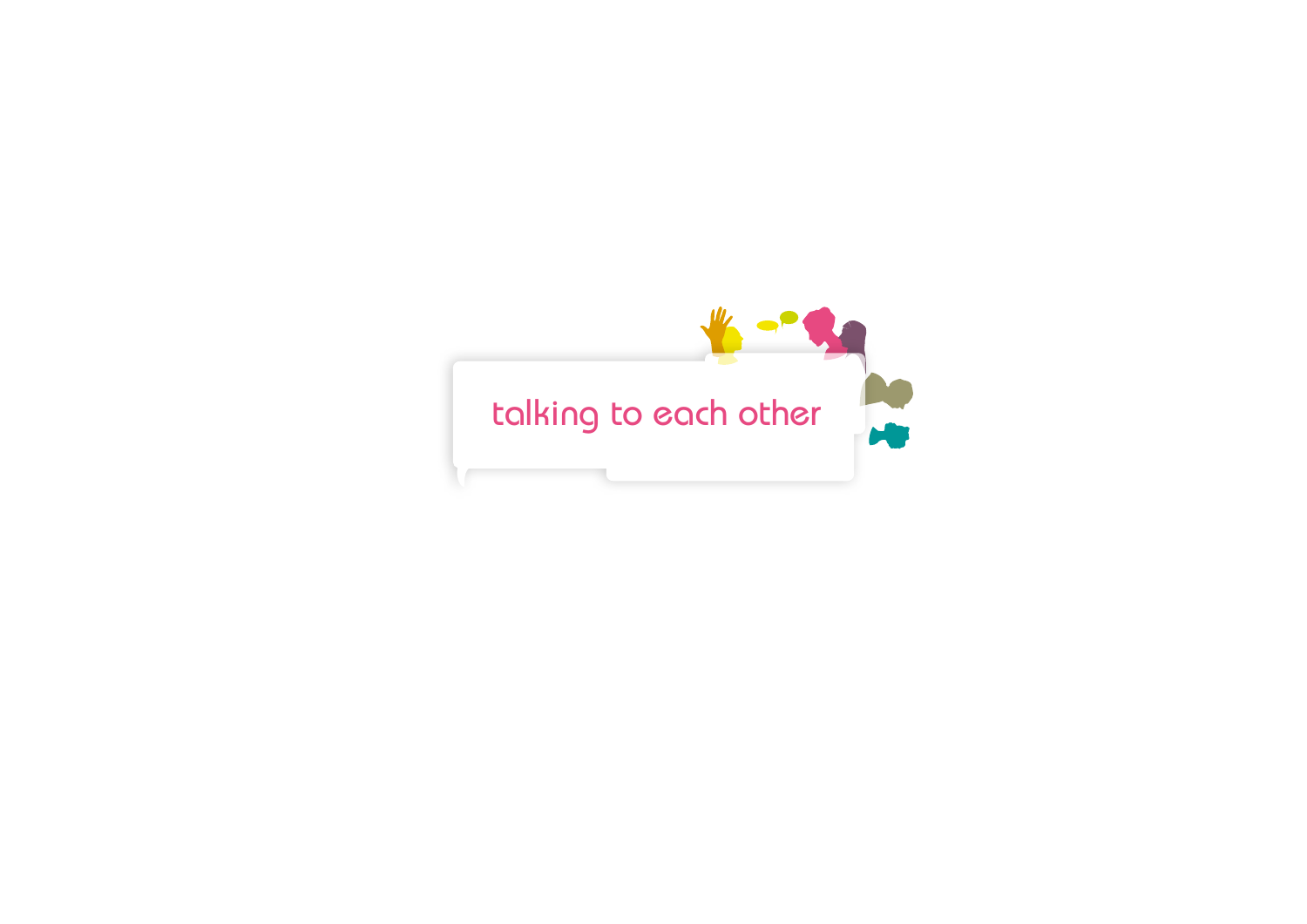

4



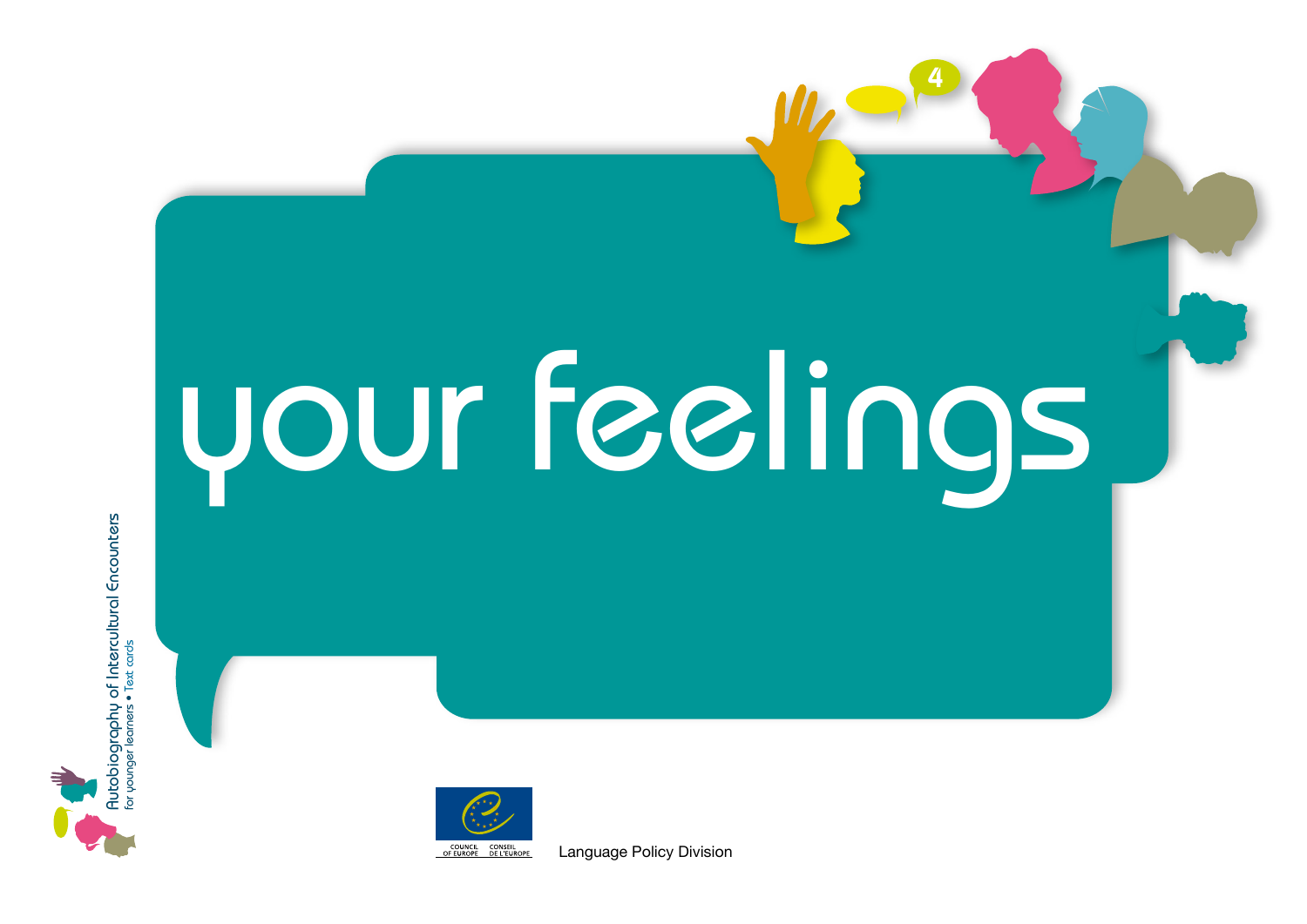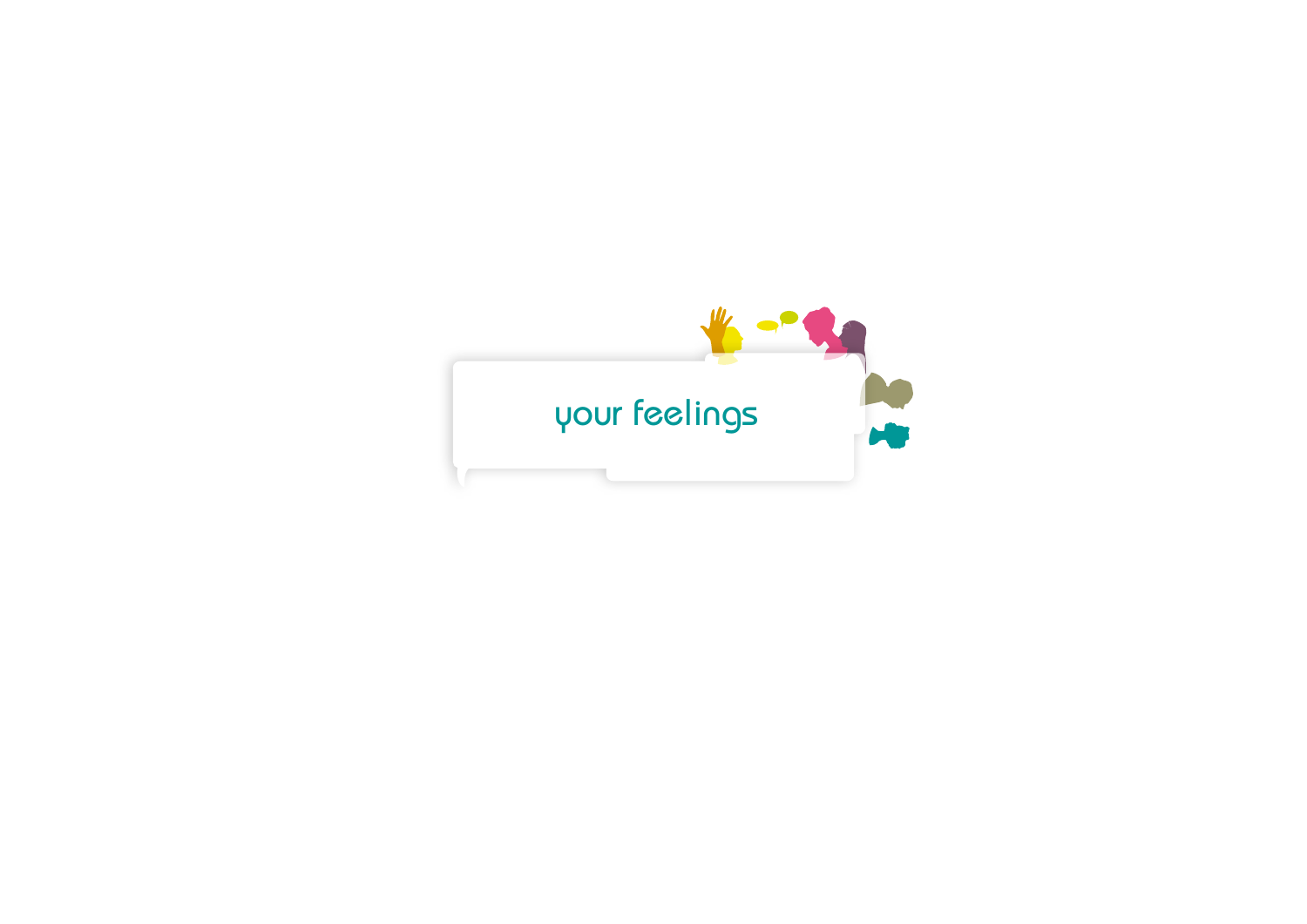# the other person's feelings

5



Language Policy Division

tobiography of Intercultural Encounters<br><sub>younger learners • Text cards</sub> Autobiography of Intercultural Encounters for younger learners • Text cards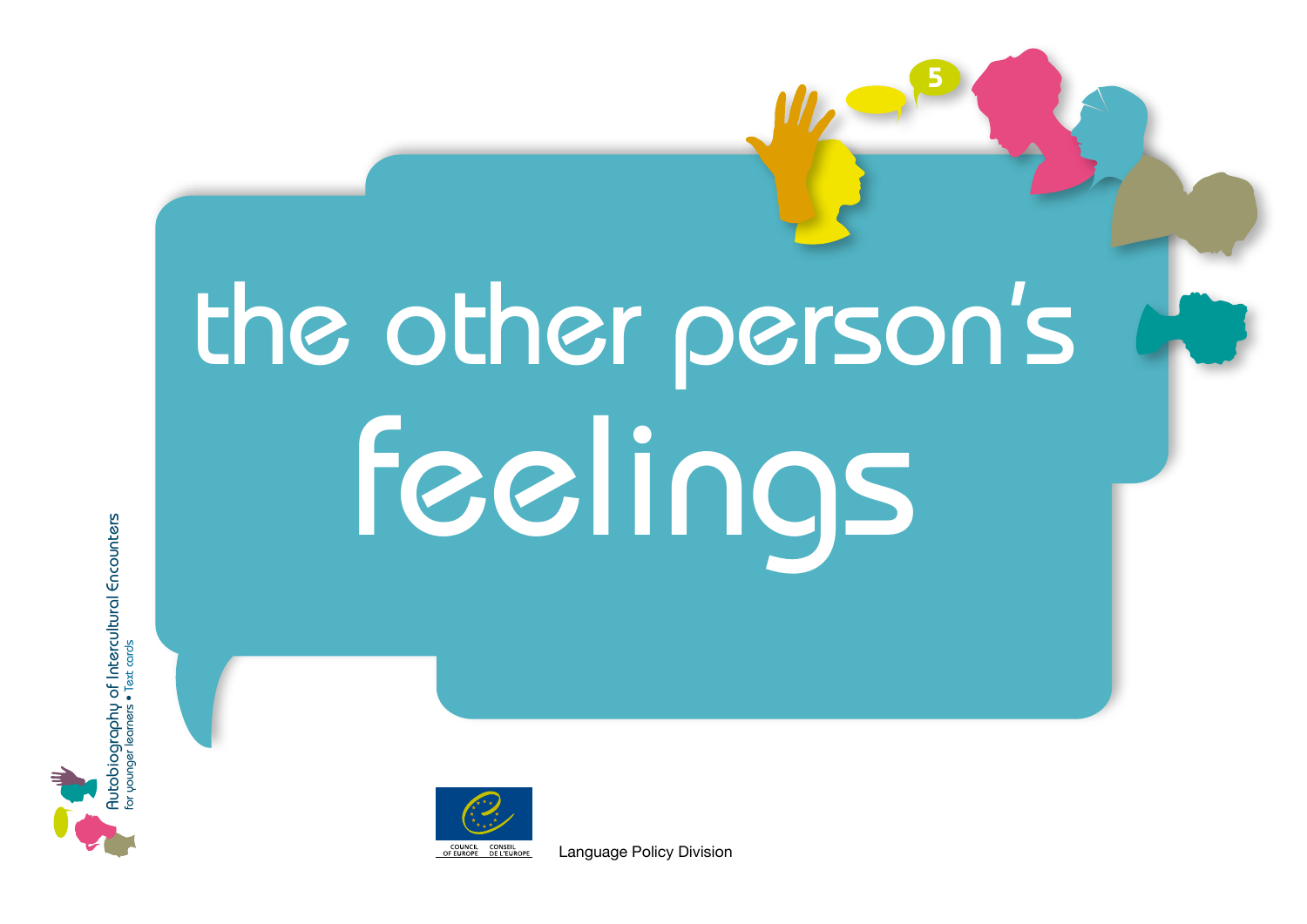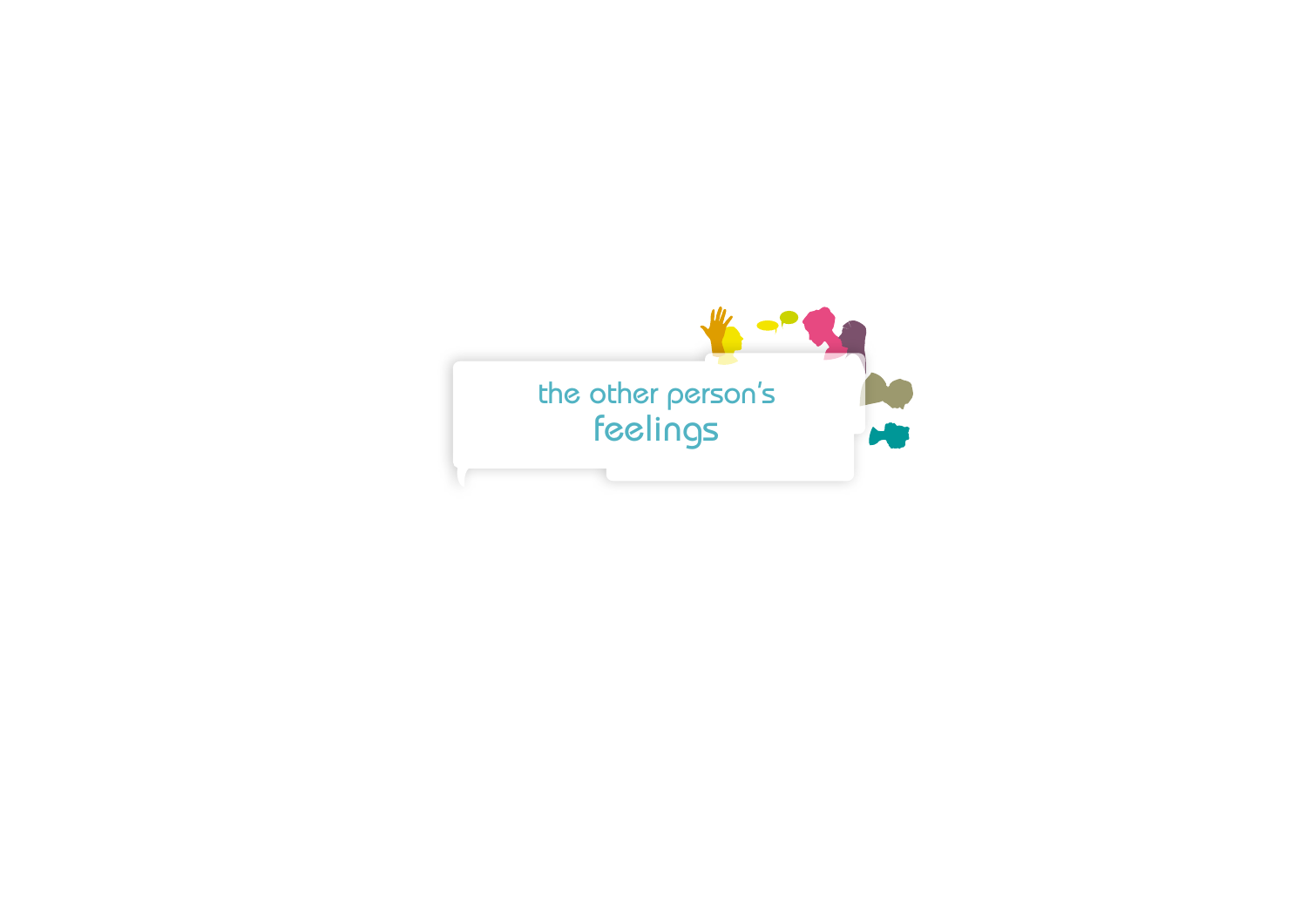### same and different

6



Language Policy Division

**utobiography of Intercultural Encounters**<br>r younger learners • Text cards Autobiography of Intercultural Encounters for younger learners • Text cards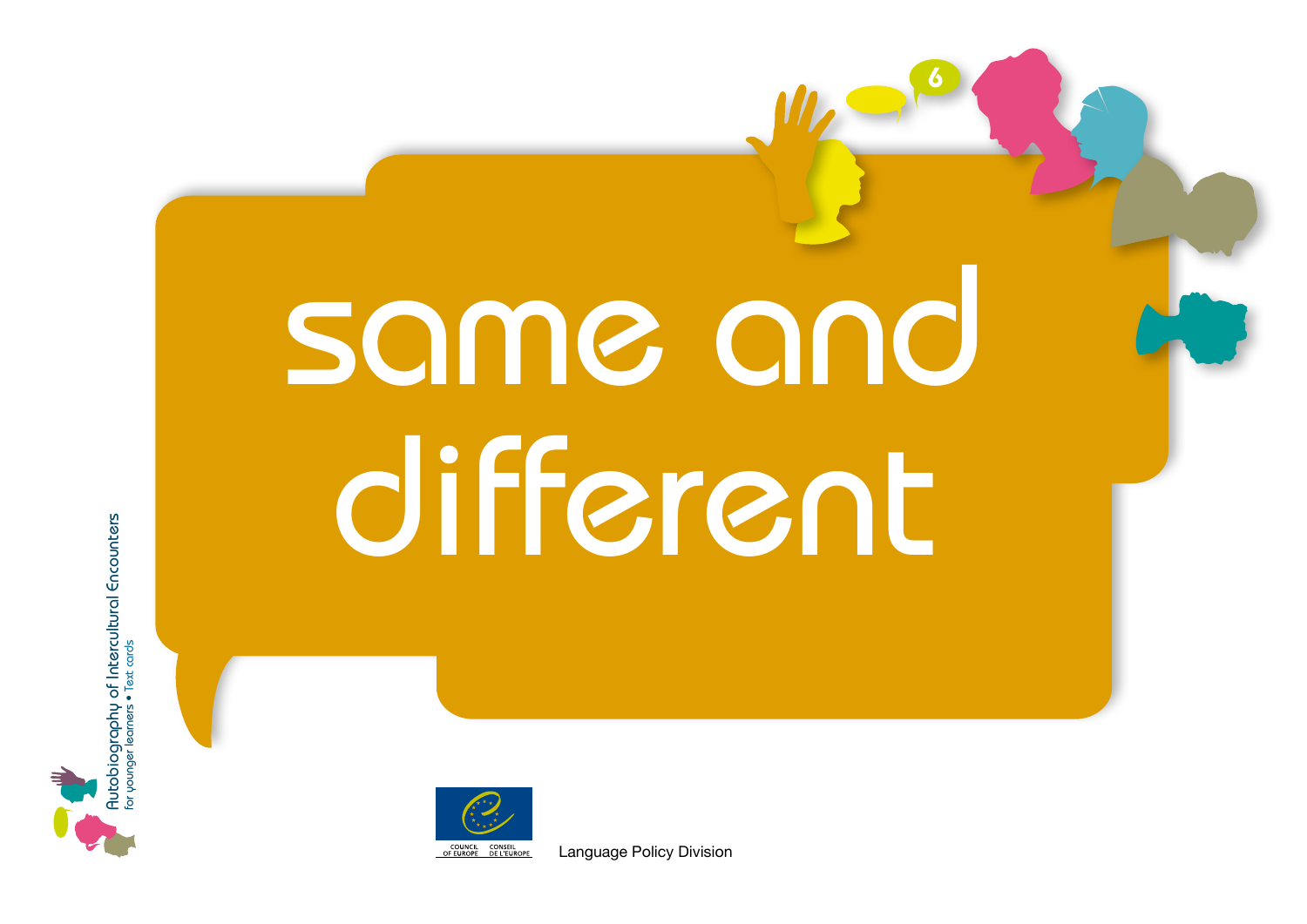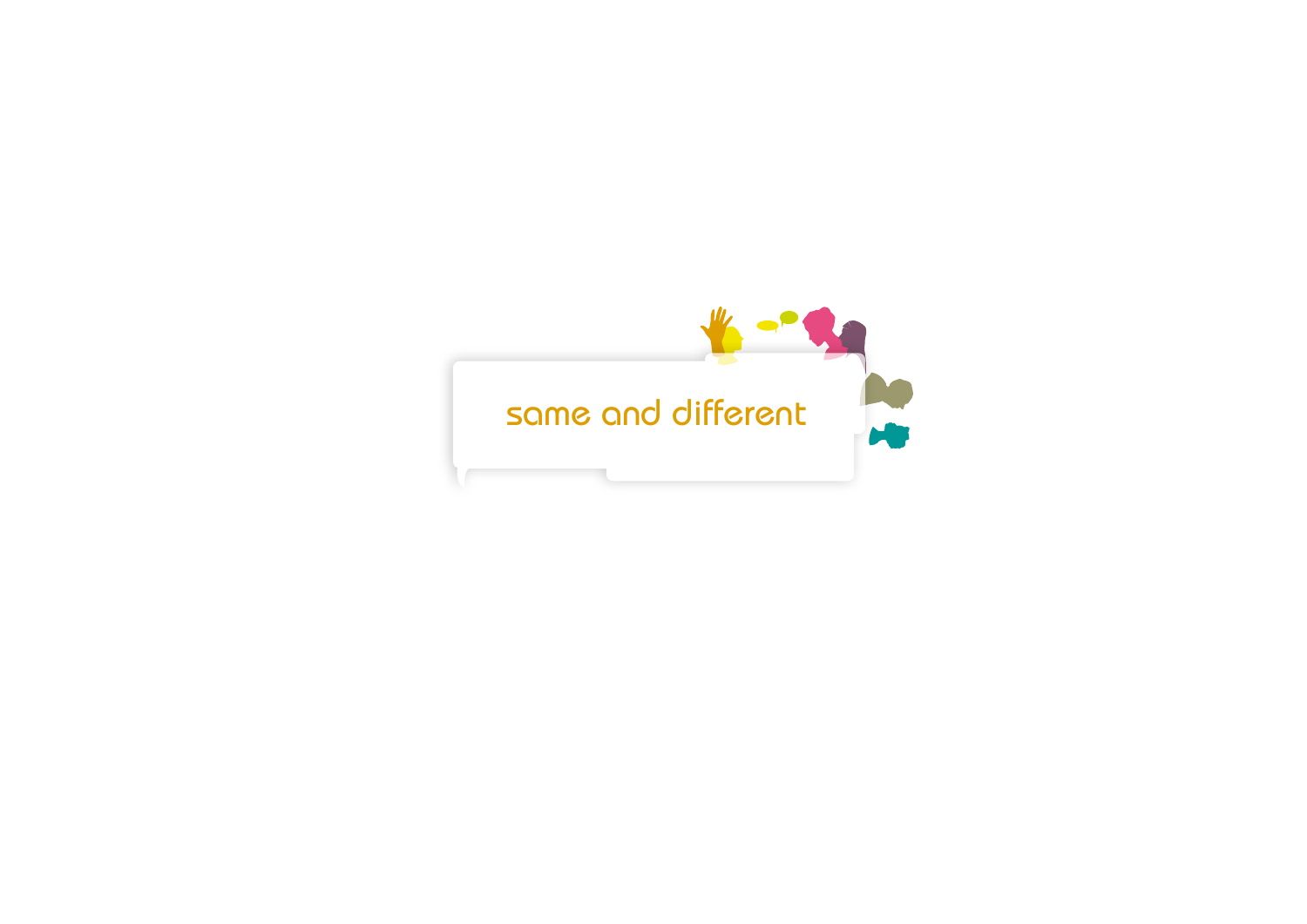# thinking a bit more

7



Language Policy Division

**utobiography of Intercultural Encounters**<br>r younger learners • Text cards Autobiography of Intercultural Encounters for younger learners • Text cards